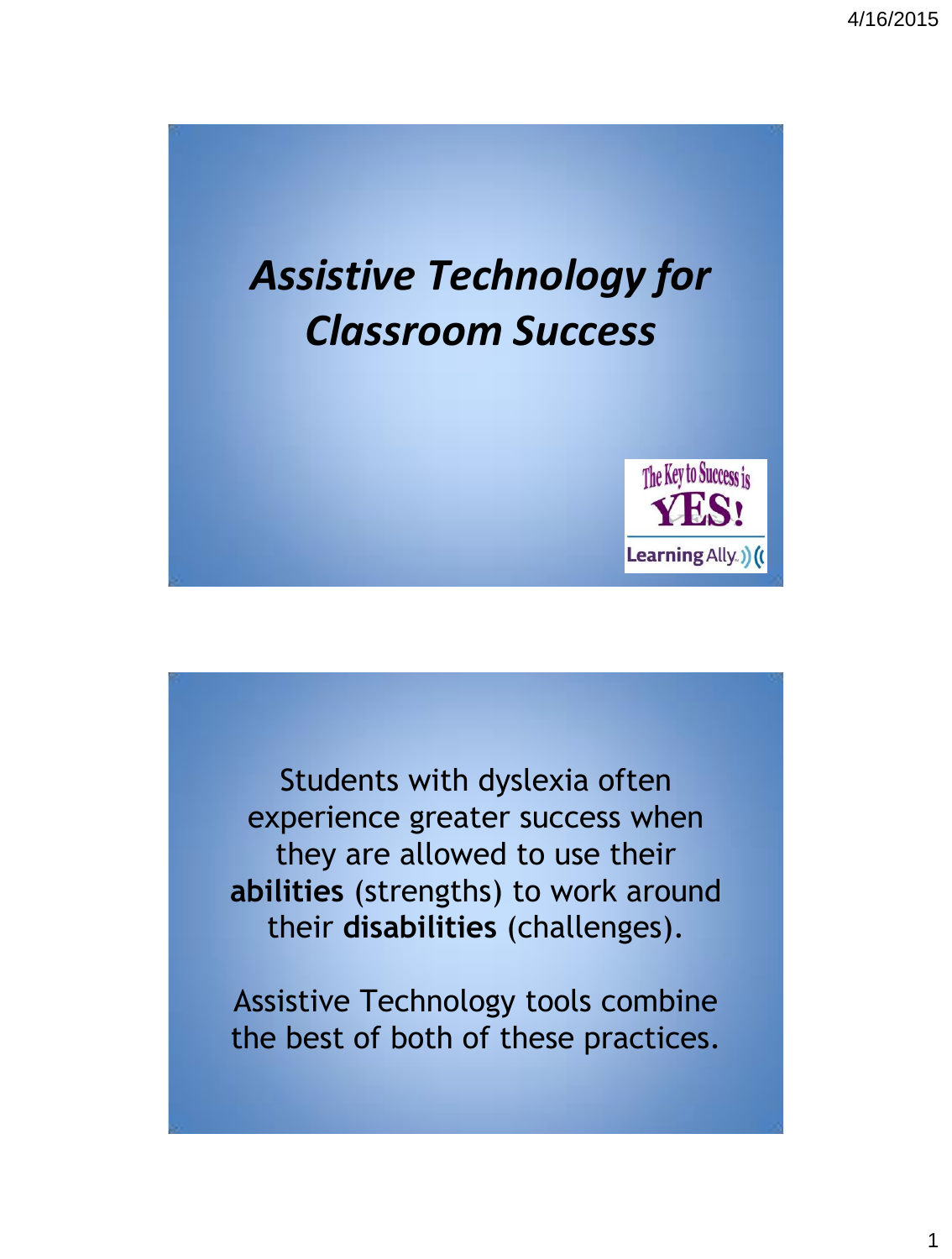### **Dyslexia**

Dyslexia is a specific learning disability that is neurological in origin. It is characterized by difficulties with accurate and/or fluent word recognition and by poor spelling and decoding abilities. These difficulties typically result from a deficit in the phonological component of language that is often unexpected in relation to other cognitive abilities and the provision of effective classroom instruction. Secondary consequences may include problems in reading comprehension and reduced reading experience that can impede the growth of vocabulary and background knowledge.

*Adopted by The National Institute of Child Health and Development and The International Dyslexia Association Board of Directors: November 12, 2002* 

# **Dyslexia: Facts**

- Dyslexia is the most common reason for reading, writing and spelling problems. It can also affect math, organization and time management
- Dyslexia is genetic (runs in families)
- 1 in 5 children fall on the spectrum
- Dyslexia is a brain-wiring difference
- Dyslexia is a lifelong condition that affects all aspects of life – not just school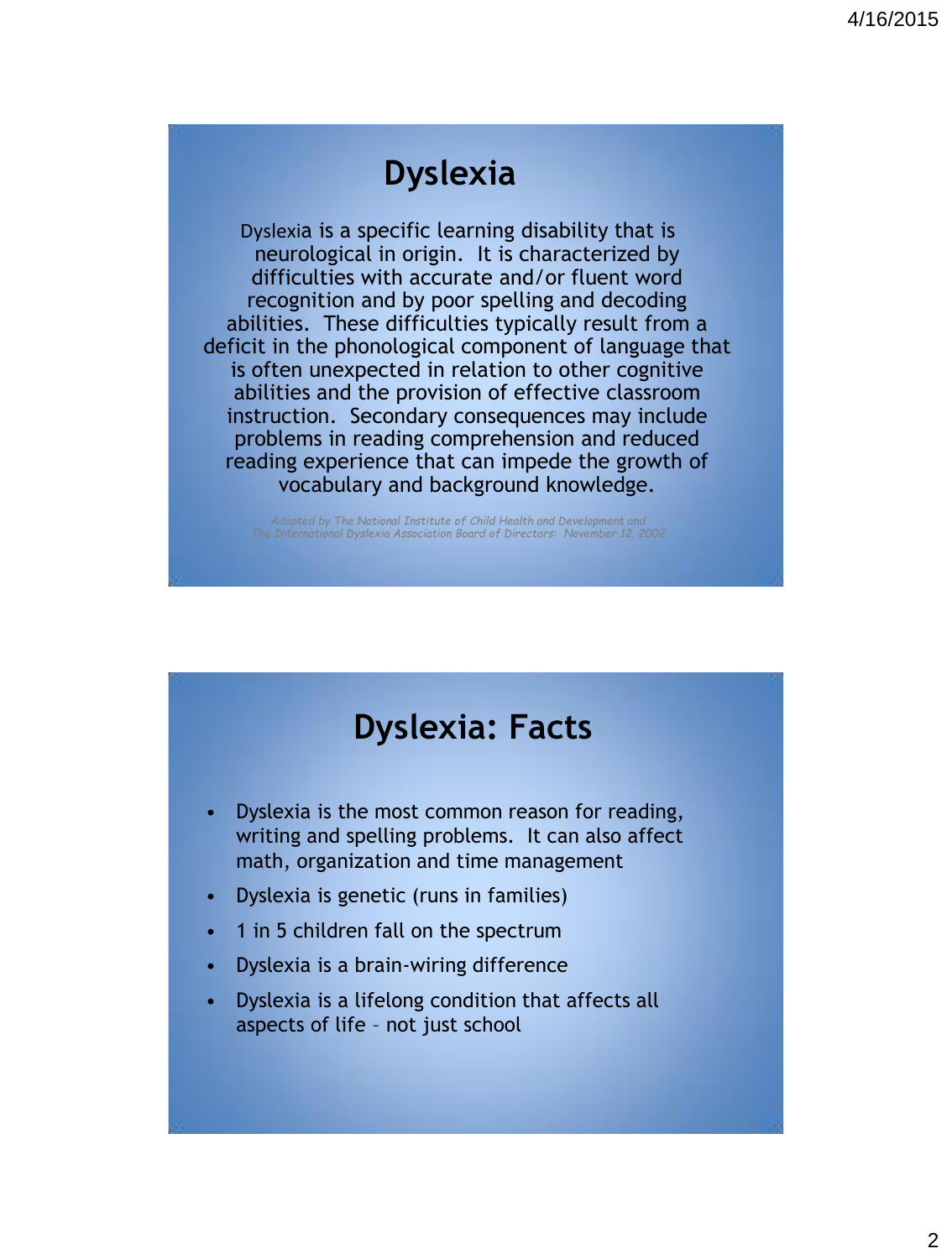# **The Reading Brain**



# **Dyslexia Myths**

- We do NOT see letters backward or upsidedown
- We will NOT outgrow dyslexia
- We can NOT cure dyslexia by completing a program or taking medication
- Dyslexia does NOT affect primarily boys
- Dyslexia is NOT a vision problem
- We are NOT Lazy, Dumb or less intelligent than your peers.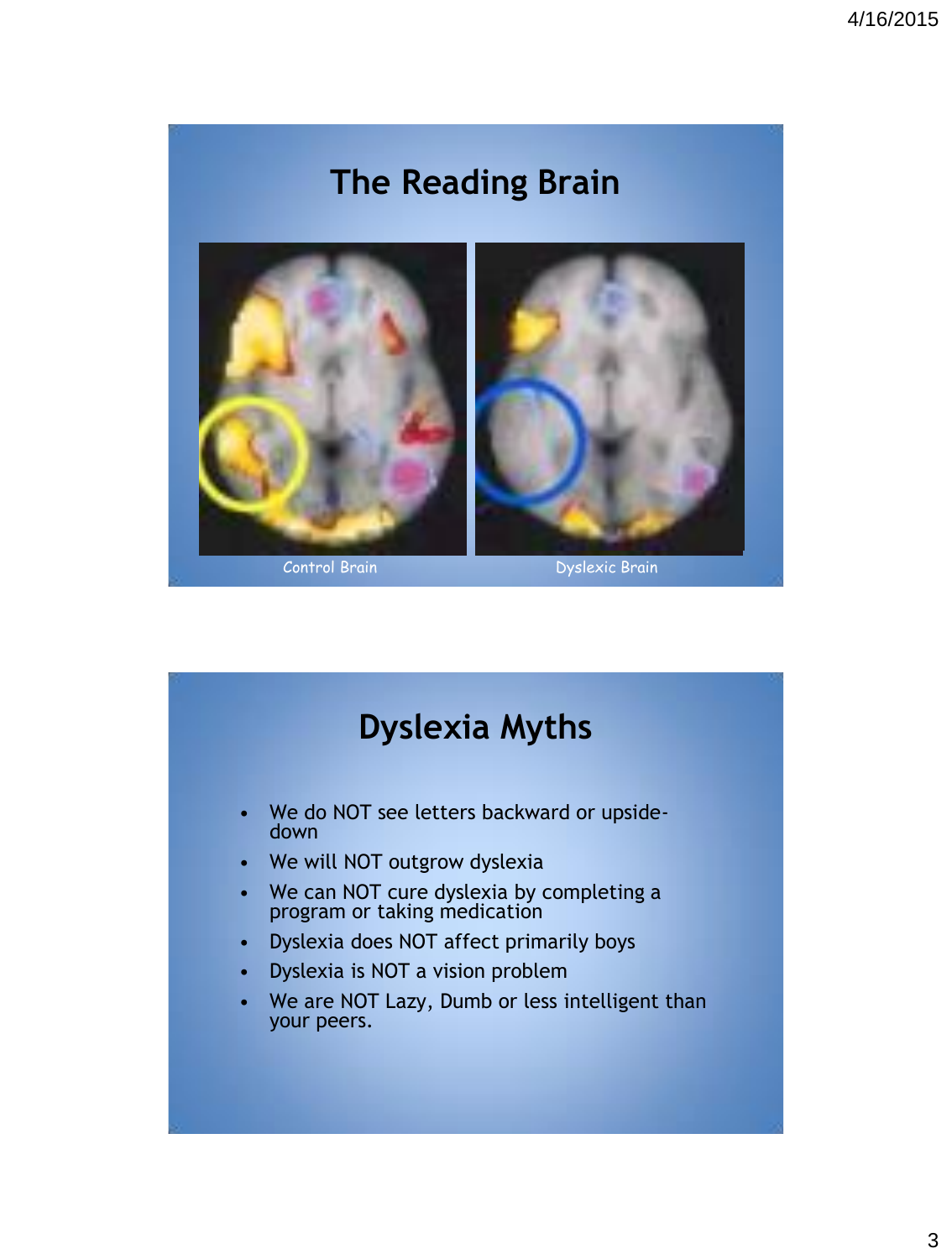### **Common Characteristics**

- Feeling 'dumb' and stressed at school
- Difficulty learning letters and their sounds
- Reading slowly and lacking comprehension
- Difficulty organizing thoughts when writing
- Difficulty remembering spelling
- Difficulty with rote memorization (i.e. math facts)
- Difficulty managing assignments, deadlines and belongings
- Difficulty with verbal communication

### **Common Challenges**

- Feeling embarrassed and not wanting to be different
- Feeling confused or frustrated
- Feeling stupid when needing to ask for help more often
- Not understanding directions and struggling with assignments
- Not being able to finish on time
- Not being able to articulate questions well or understand the answers given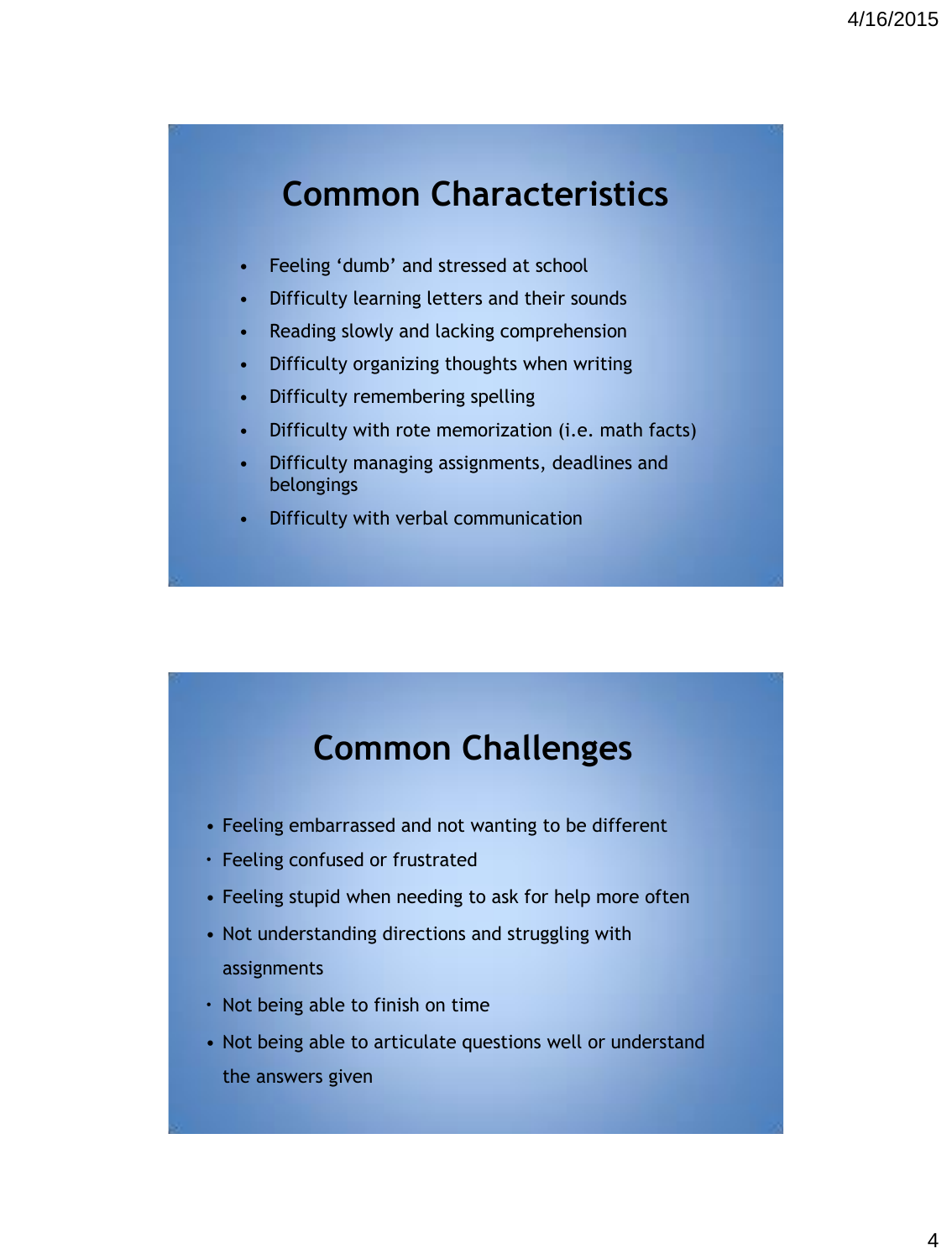# **Accommodation Examples**

- Extra time on assignments and tests
- Teacher and/or peer class notes
- Assignments graded for content not grammar, spelling and punctuation
- Oral Testing or reader/scribe
- Preferential seating
- **Assistive Technology (AT)**

#### **What is Assistive Technology?**

AT is defined as any device, piece of equipment or system that helps bypass, work around or compensate for an individual's specific learning deficits.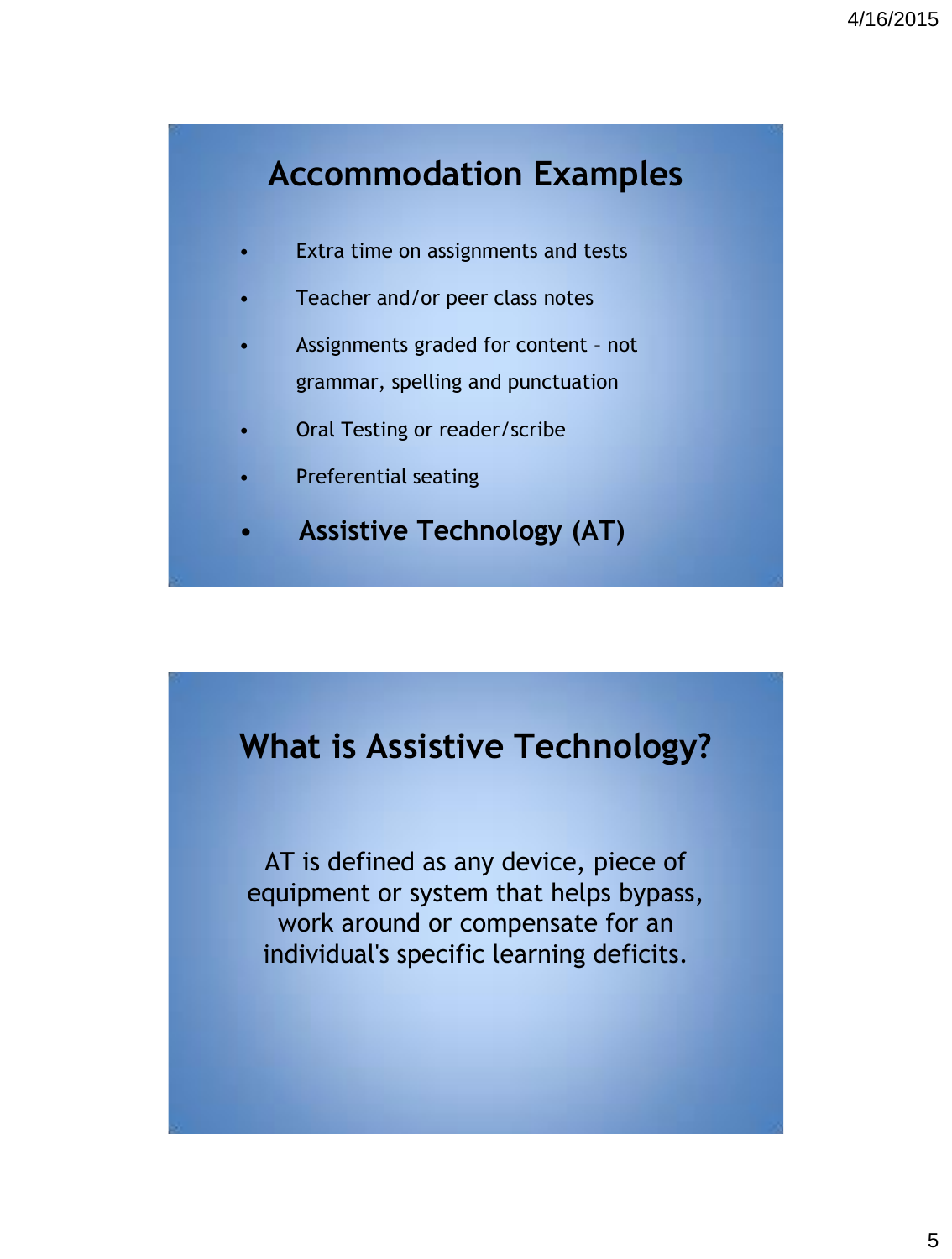#### **Everyone uses AT!**

- Smartphones/Tablets
- Calculators
- Laptops
- Spellcheck Software
- At school, work and home

But AT makes a greater impact on the lives of students with learning differences.

#### **Why do we need AT?**

- Helps student reach their potential
- Improves certain skill deficits
- Increases self-esteem and sense of independence
- Allows student to work at same rate as peers
- Conserves energy for increased productivity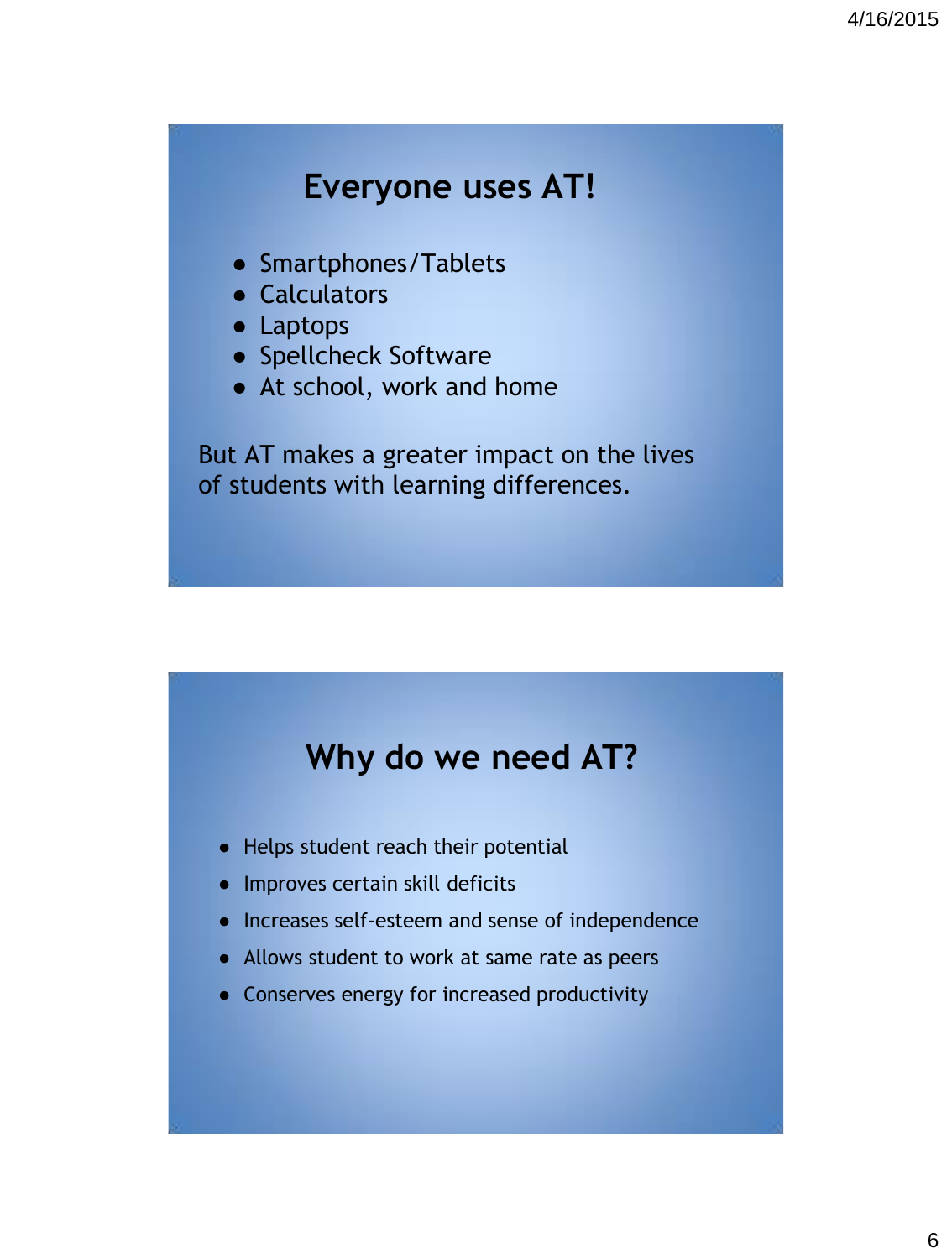"I believe those involved in education should work in every way possible to challenge and motivate all students by providing each learner with options for acquiring information and knowledge and for demonstrating what they know."

*Melissa Wetherby, coordinator of educational technology for Landmark College (Vt.), which serves students with learning disabilities or AD/HD.*

#### **Is using AT cheating?**

- The short answer is NO!
- Levels the playing field allowing LD students to demonstrate their knowledge
- Gives all individuals equal opportunities to learn
- Provides access to information in a way that caters to individual learning styles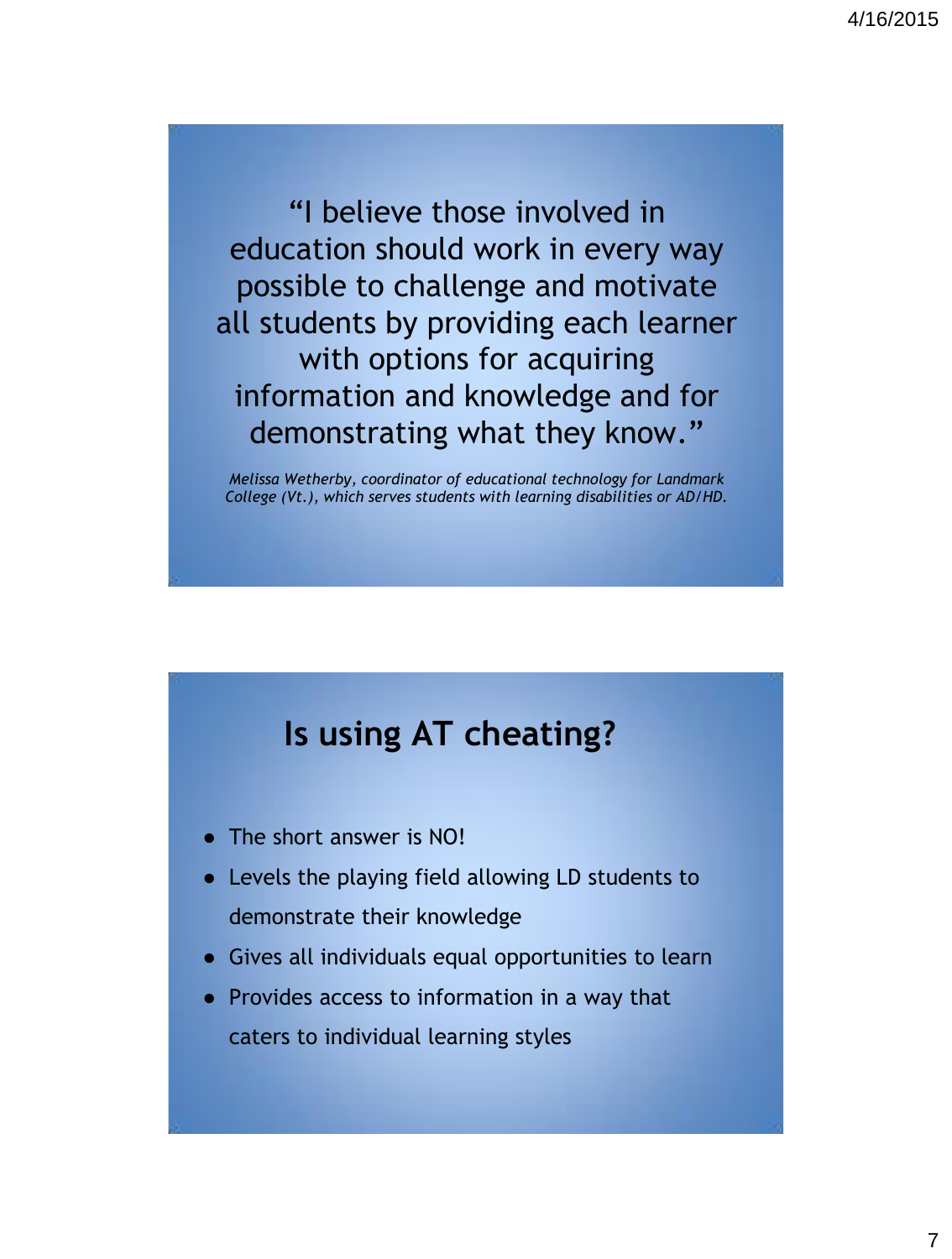### **Schools and AT**

- Request an assessment in writing from your school
- Work with school to identify what is available
- Together, determine how to secure additional AT
- AT should be documented on an IEP, 504, READ Plan, or RtI information
- If parents are providing additional AT, its use should also be documented

# **When to start using A/T?**

Depends on:

- Technology
- School environment
- Age and comfort level of the student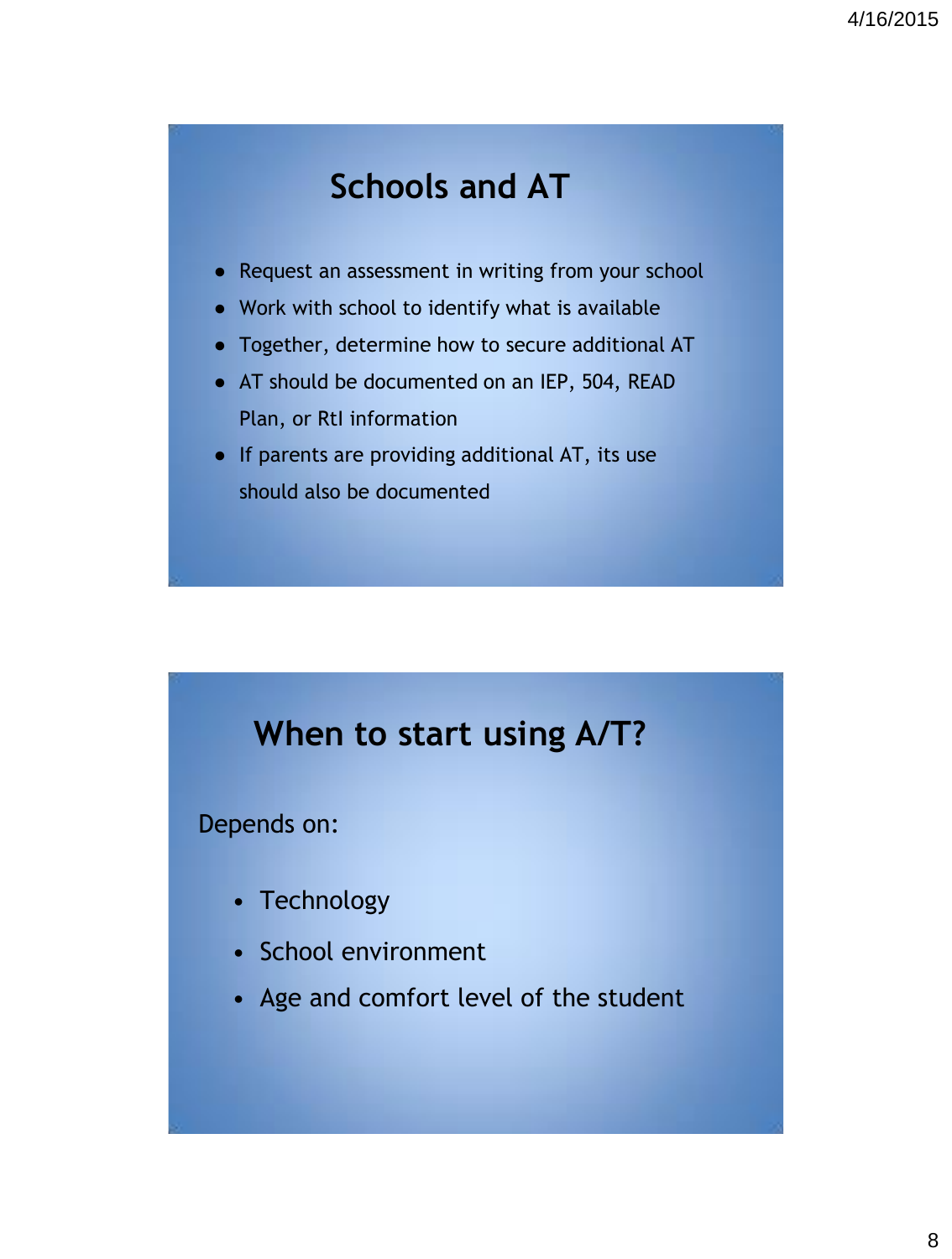### **Elementary School**

- Often when AT assessments are completed
- Where learning and acceptance begins

Suggested Assistive Technologies:

- Audiobooks
- Prewriting graphic organizers
- Calculator
- Handheld Spell Checker
- Thermal lined paper and special pencil grips
- Portable Keyboard
- Digital Clocks & Watches / Timers

# **Middle School**

- Re-access needs and add AT as needed
- Additional training and support

Suggested Assistive Technologies

- Computers, Tablets & Smartphones
- Audiobooks
- Text-to-Speech software
- Prewriting graphic organizers
- Spelling & Grammar Editing Software
- Calculators
- Speech-to-text software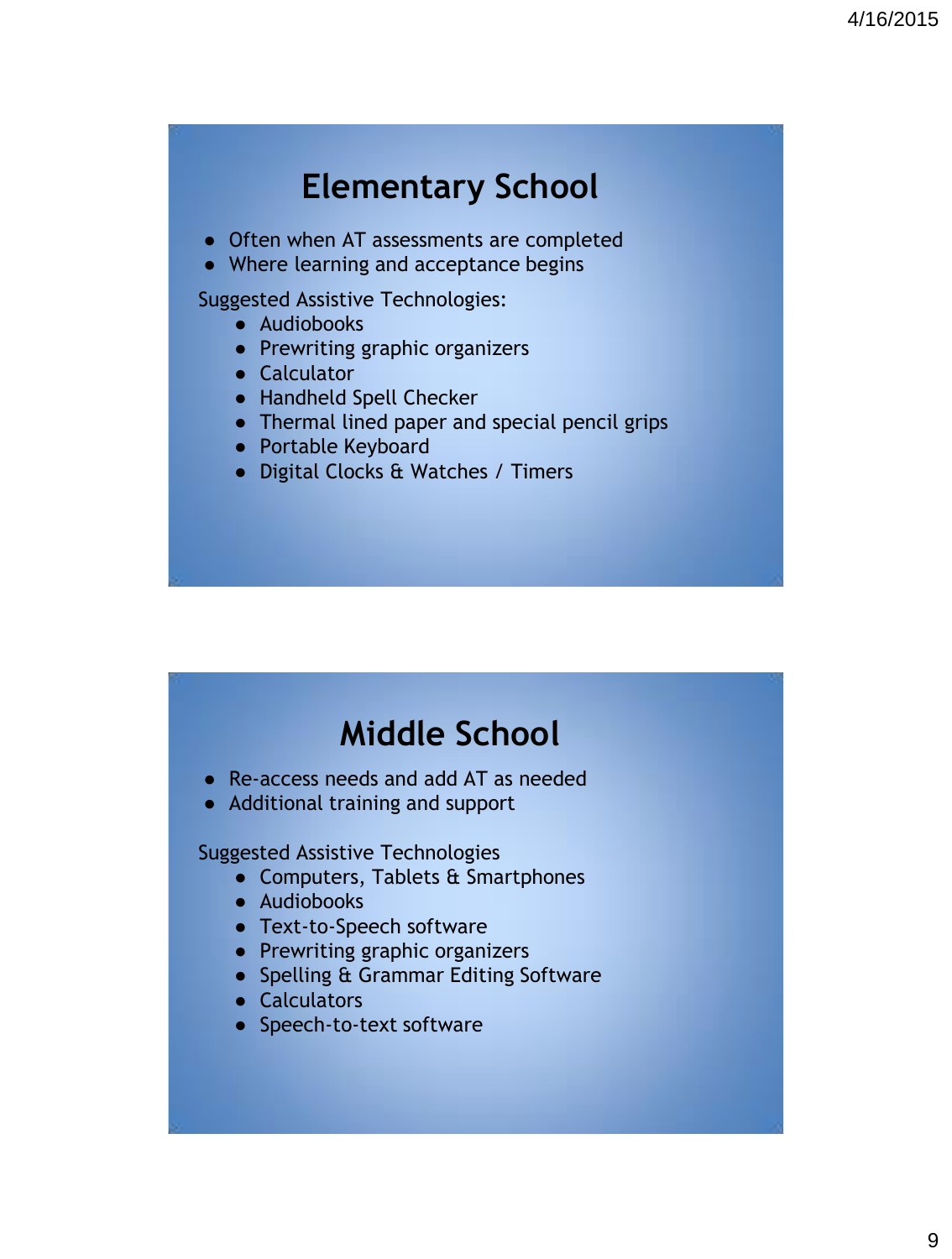# **High School**

- Teachers more accepting of AT
- Make AT the 'norm' in the classroom

Suggested Assistive Technologies

- Computers, Tablets & Smartphones
- Audio Books
- Note Taking Recording Tools
- Text-to-Speech software
- Spelling & Grammar Editing Software
- Calculators
- Speech recognition programs
- Word prediction programs

# **Why do some students resist AT?**

- Lack of Training
- Don't want to be different
- Takes more time and effort at first
- Negative Experiences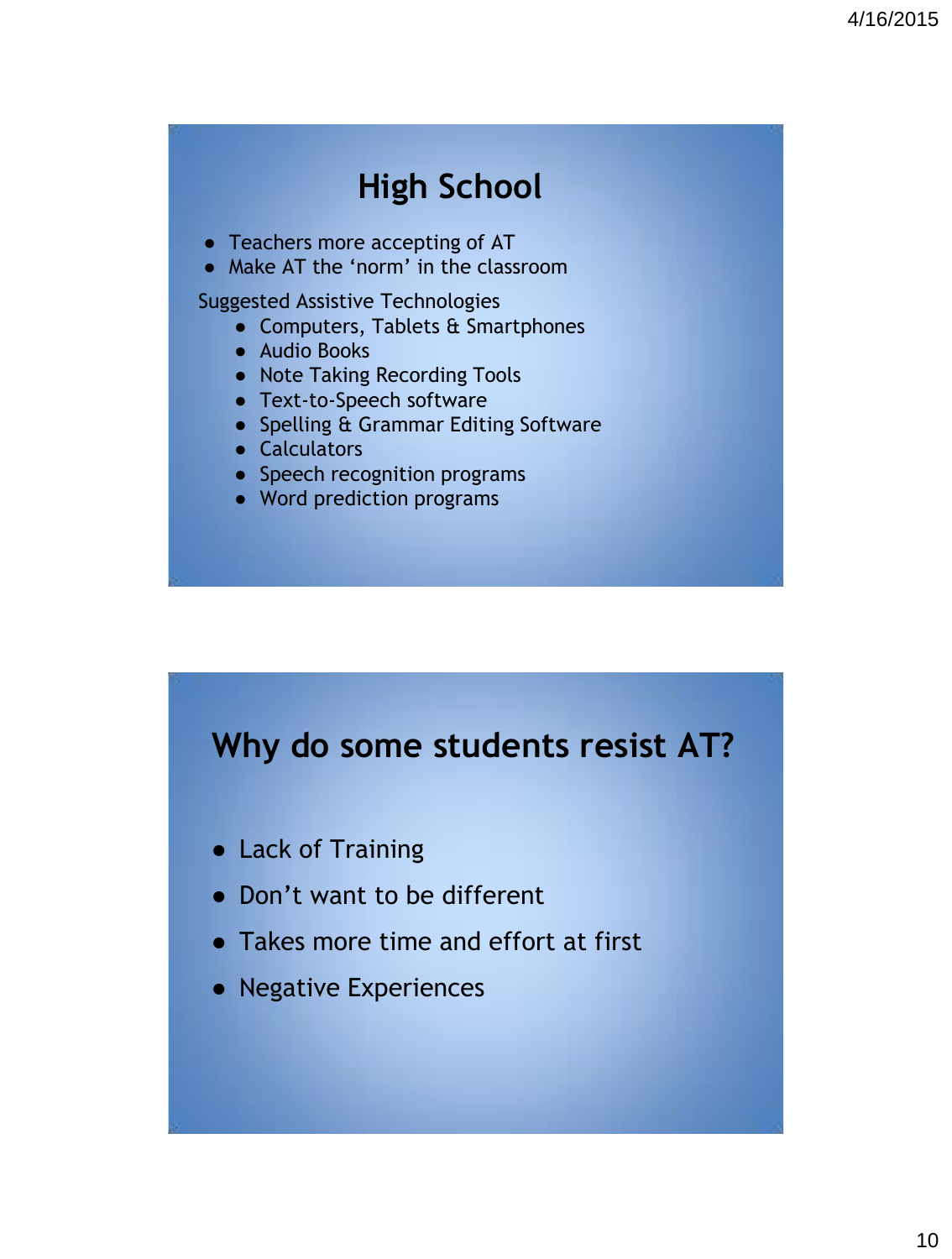# **Encouraging AT use**

- Select technology that fits individual needs, abilities, and experience
- Show the value
- Train student, check for understanding, and follow-up often
- Help student experience success
- Normalize AT in the classroom
	- Model use of Technology
	- Encourage everyone to use technology
- Keep a positive attitude

### **Parent Support**

- Learn about the tools to assist your student
- Practice at home
- Make arrangements to share the technology with teachers
- Promote Self-Advocacy Skills
- Start with small steps and increase over time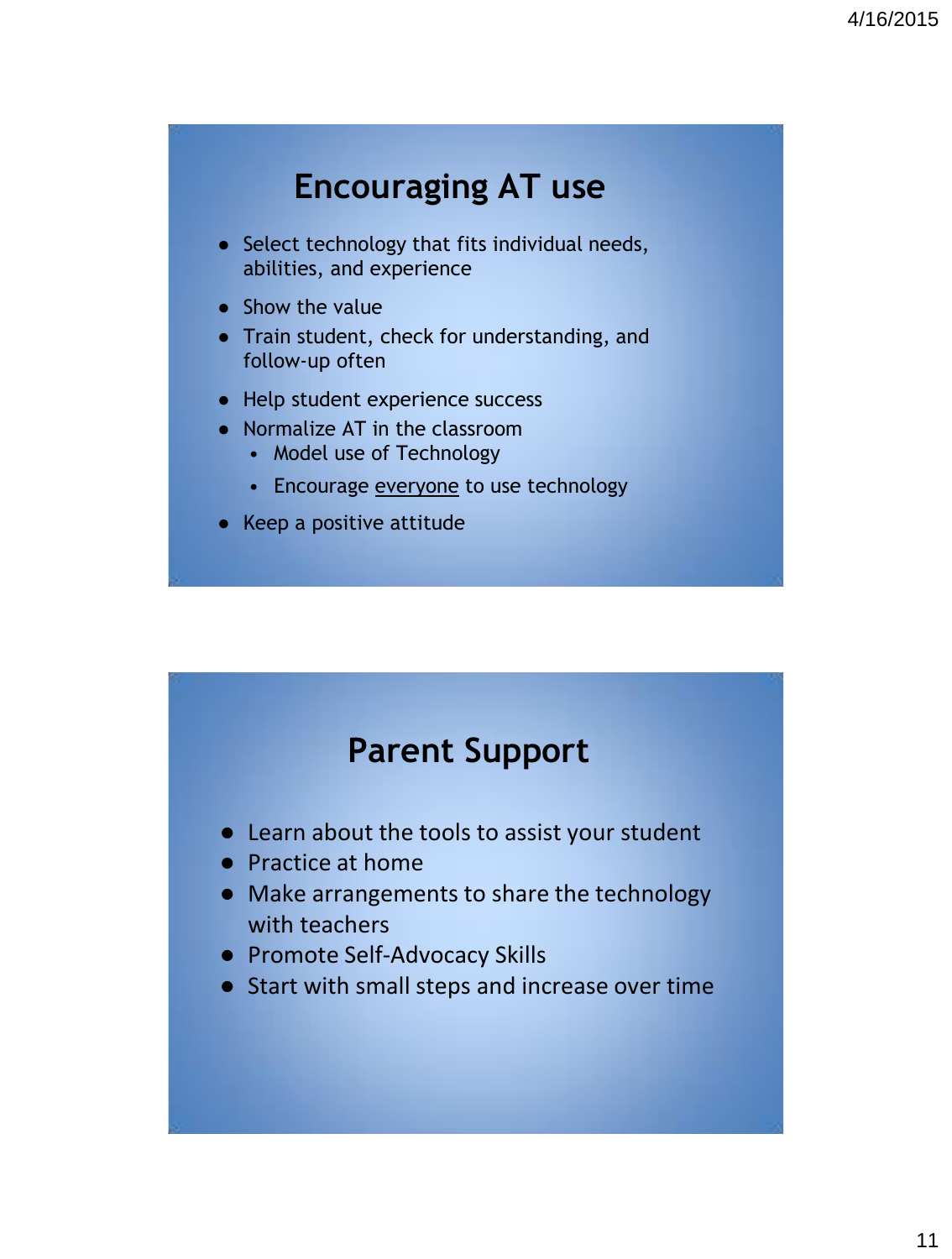# **Teacher Support**

- Be approachable
- Be aware and knowledgeable of your students' AT
- Train and practice with your student
- Listen to your students' needs and concerns
- Support involves a long term view and daily commitment
- Without crucial teacher support, students may give up

# **Learning Ally Audio Books**

- •Textbooks and popular titles in an audio format
- •PC, MAC, iOS and some Android
- •*User Tip: Follow along with the text when listening*
- •Recommended Grades: Kindergarten +
- •[www.learningally.org](http://www.learningally.org)
- •Other audio book sources: Bookshare, Public Library, iTunes, Kindle



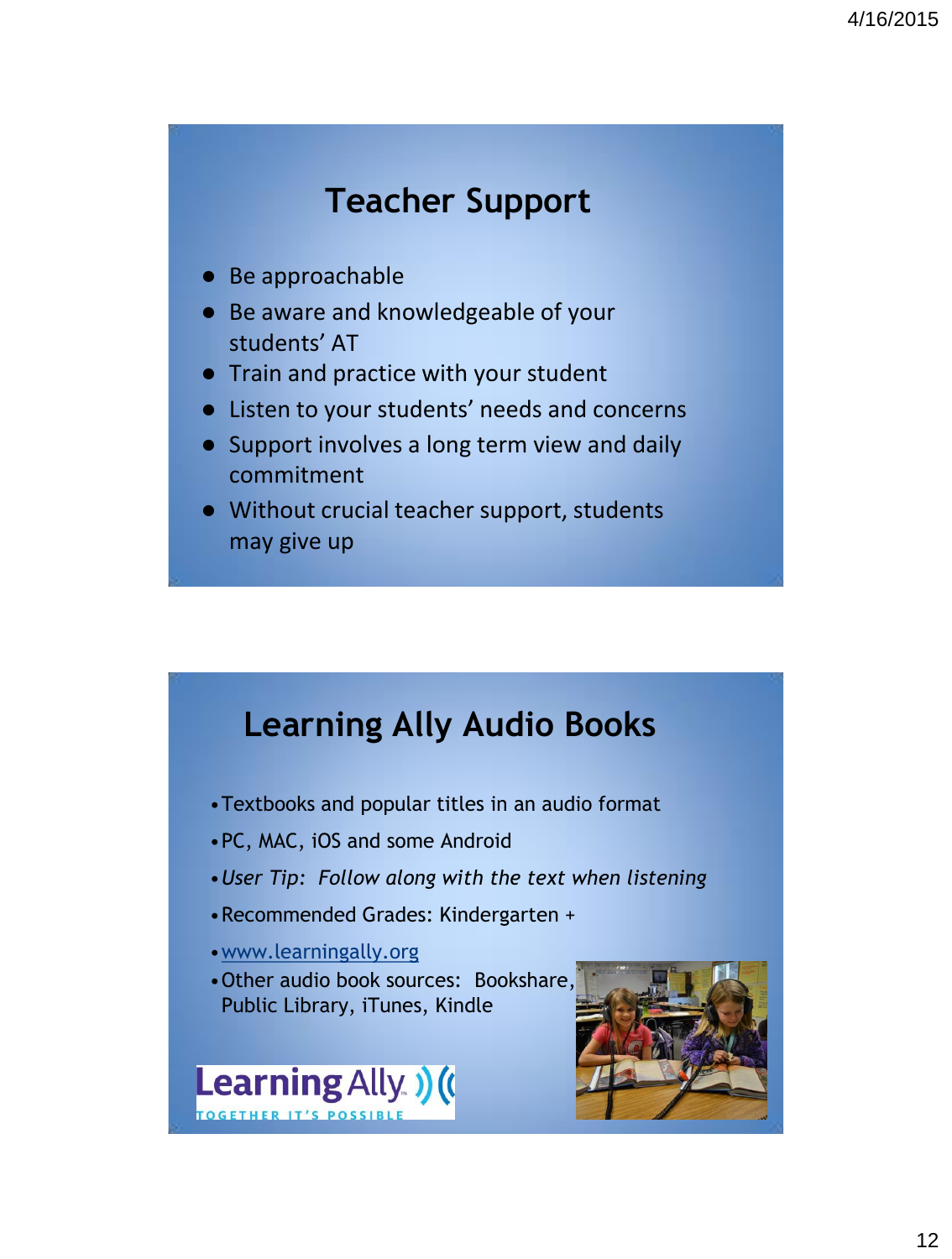

# **Dragon Naturally Speaking**

- •Speech-to-Text Software
- •Windows, Mac, iOS and Android
- •*User Tip: Invest in a good headset*
- •Recommended Grades: Late elementary +
- •[www.nuance.com](http://www.nuance.com)



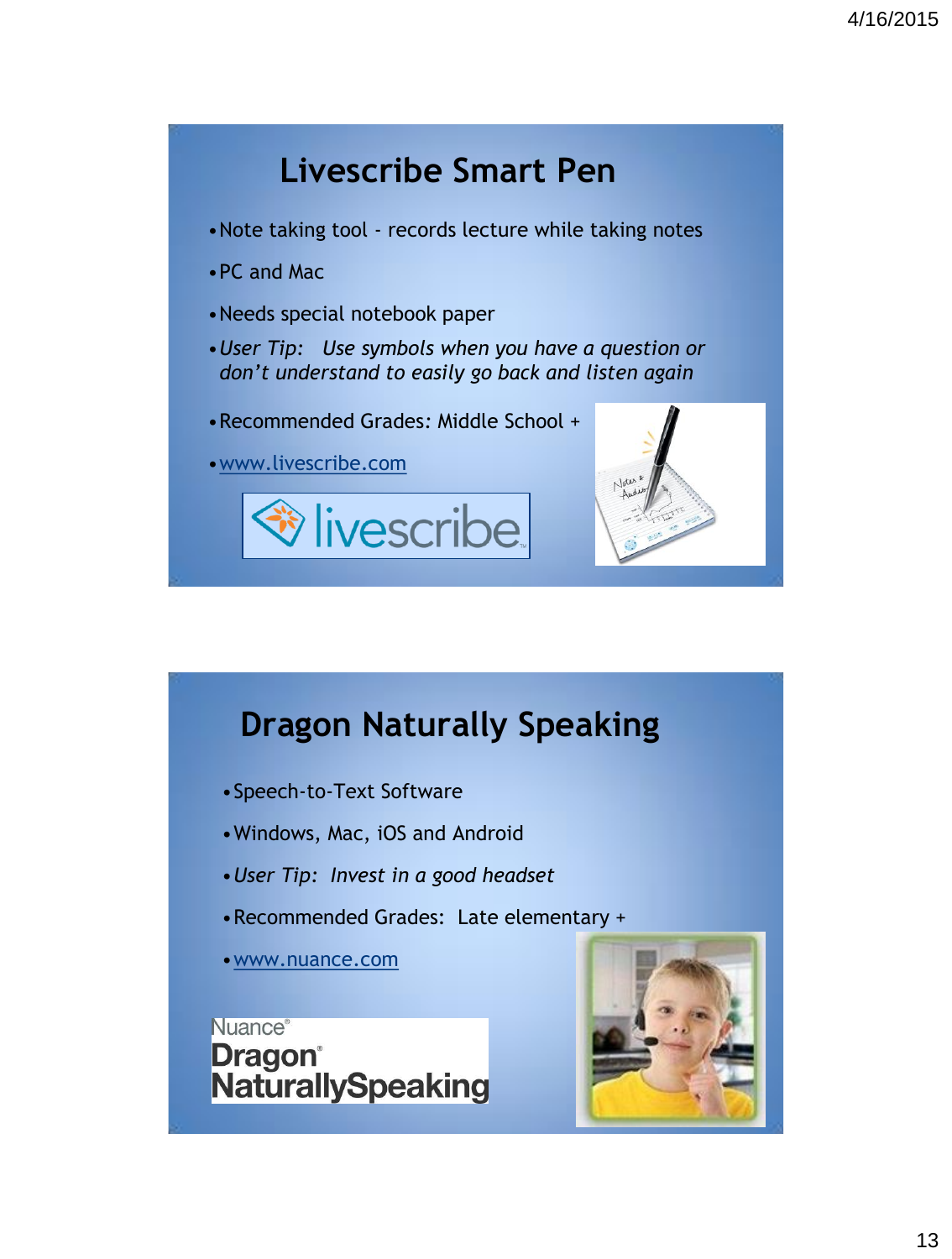